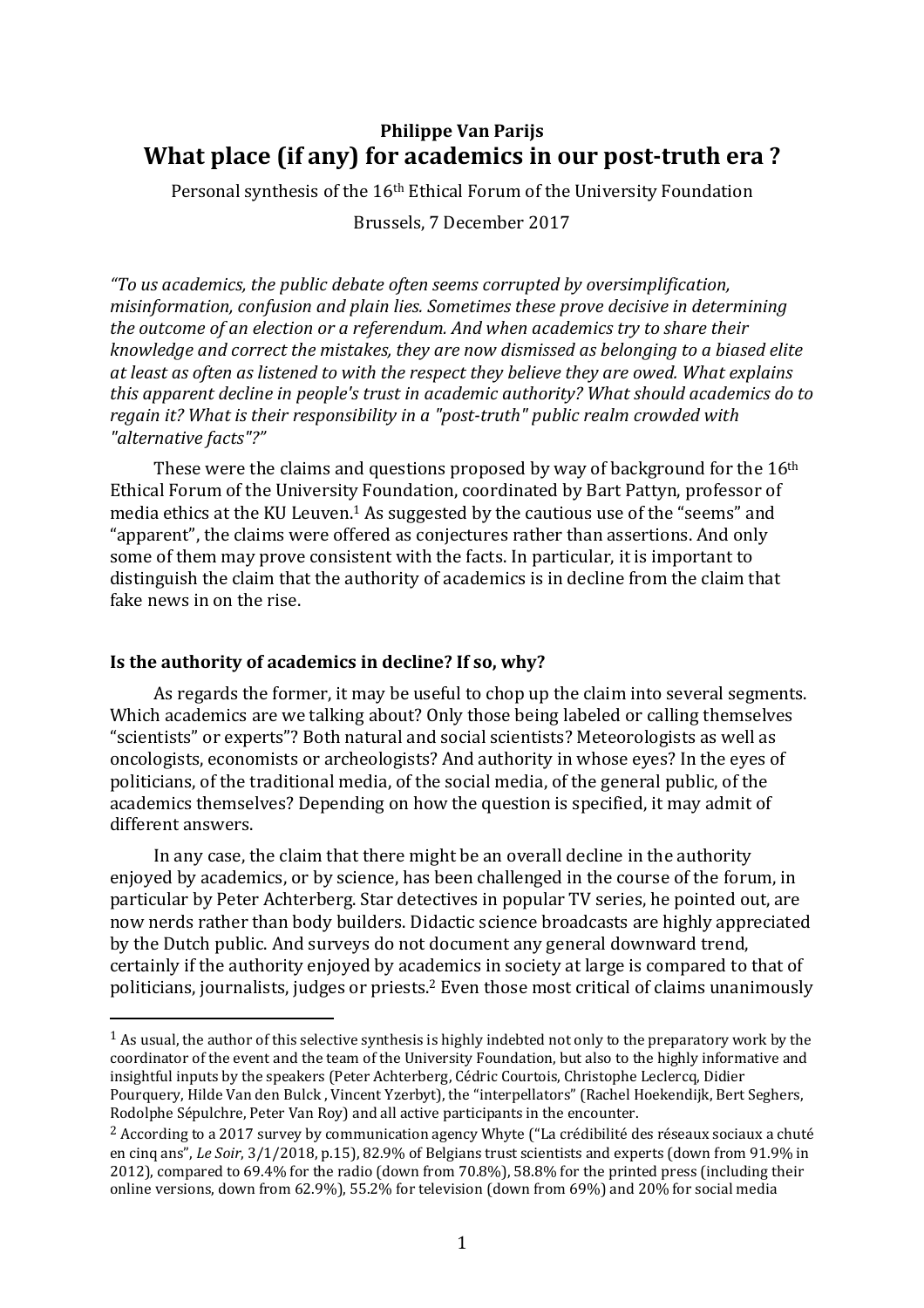accepted by mainstream scientists — such as ufologists or the Flat Earth Society — pay far more than lip service to science itself. The credit they claim for their assertions is meant to be founded on sound scientific method. Admittedly, one member of a British government publicly said that the people of his country have had enough of experts. But it does not follow that what he said was true in his country, let alone in the whole world. On closer inspection, this may well prove yet another example of fake news.

This need not prevent some scientists, some academic institutions, perhaps also whole disciplines from being brought into disrepute among the general public, or indeed within the scientific community itself, not least — as illustrated by the intervention of Rachel Hoekendijk — among its youngest members. Several possible causes were mentioned: plain scientific fraud; dubious funding and the resulting conflict of interests; sloppy methodology; low quality recruitment induced by clientelistic practices or by competition, in some domains, with the better pay offered in the private sector; pressure to appear in the media without the appropriate competence and to announce insufficiently validated scoops<sup>3</sup>; obsession with publication indices and other superficial indicators of scientific productivity standardly used in tenure and promotion decisions.

## **Is fake news on the rise? If so, why?**

<u>.</u>

What about the second claim? Couldn't fake news be globally on the rise even though academic authority is not globally in decline? <sup>4</sup> One cannot start answering this question without an explicit definition of fake news. I propose: information regarded as false by the relevant scientific community. The expression also sometimes refers more narrowly to information that was deliberately faked, generated or disseminated by people who know it is false or at least unverified. But I shall use it here in the broader sense. Might the impression that such information is on the rise turn out to be again founded on an illusion? This would be the case if all that happened is that fake news so defined has become more visible. In the past, lots of rumours were spreading all the time and people expressed all sorts of false beliefs, but they were hardly detected by anyone apart from the people directly involved, and seldom reached the "experts" qualified to assess their validity. All that happened, on this fairly reassuring view, is that the invention and subsequent democratization of the internet has made easily detectable, in particular by the scientific community, what was there before, though hidden from sight. And detection is a precondition for correction.

There is, however, a more alarming interpretation of what is going on. On this second view, the internet has not only made the existing fake news more visible. It has massively increased its volume. One might have expected the opposite. After all, the internet offers unprecedently easy ways of checking the credibility of whatever information one receives. This development can even be observed live in our auditoria. Instead of swallowing unquestioningly and writing down religiously the uncontroversial

<sup>(</sup>down 38.8%). In 2017, individual scores were collected separately for Facebook (18.6%) and Twitter (17.5%), as well as for online rating platforms such as TripAdvisor or booking.com (47.9%) and for Wikipedia (73.6%).

 $3$  According to a study by Peter Burger (University of Leiden), 29% of the news published about medical research is exaggerated. Both researchers and journalists bear some responsibility for it, but the key role turns out to be played by the universities' communication departments ("Universiteiten dikken medisch nieuws aan", De Morgen, 4/1/2018, p.11)

<sup>4</sup> « Fake news » was the word of the year 2017 according to the readers of the daily *Le Soir* (« 'Fake news' sacré nouveau mot de l'année », *Le Soir*, 29 December 2017).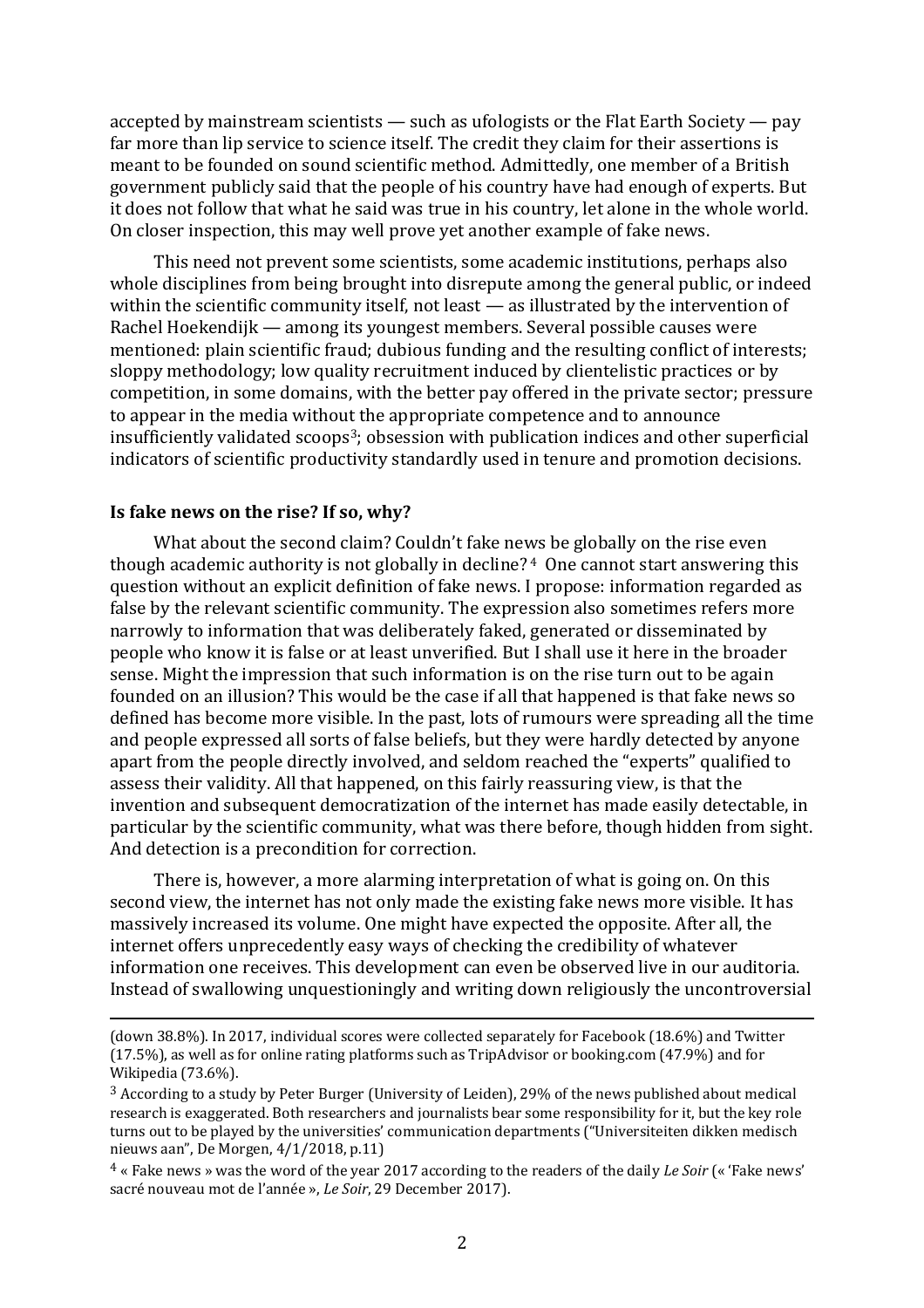truths that flow out of our mouths — as their predecessors used to do —, you can see today's students grab their smartphones or dive into their laptops in order to check the consistency between what they hear from us and what more or less reliable sites, starting with Wikipedia, have to say on the matter. The practice thus exemplified is admittedly forms a permanent threat to our authority, though only to the extent that the latter is undeserved. It should therefore be regarded as a major positive contribution of the internet to the truthfulness of what is being said, believed and propagated.

However, this positive effect is arguably dwarfed by another development triggered by the democratization of the internet: the proliferation of both means of generating information by people less competent and less scrupulous than the average professional journalist or author of ways of disseminating this information both quickly and widely without any quality filter. Among the mass of fake news thus produced and disseminated, some can be regarded as particularly obnoxious because of the way it is mobilized and strengthened by simplistic populist discourse. As emphasized in particular by Hilde Van den Bulck, this sort of fake news — in which conspiracy thinking occupies a prominent place — finds a receptive audience among the "left behind", people overwhelmed by the complexities of today's world and anguished by the economic and cultural insecurity in which they are made to live. Perhaps if this insecurity could be addressed with appropriate socio-economic policies, there would be little to fear from the spreading of toxic fake news.

In any event, people receptive to such fake news should not be regarded as psychopaths or mentally subnormal. As stressed by Vincent Yzerbyt, they are simply the sites of cognitive mechanisms that we all share. Human evolution has produced in all of us a tendency to see purpose and agency in the events around us even when none is involved. Much religious thinking can be interpreted in this way, and, as pointed out by Bart Pattyn, the scientific mindset is closely linked to a disenchantment of the world that is not easy to accept, especially for people who feel they are losing all grip on their fate. Moreover, evolution has equipped us with a strong confirmation bias: we are more ready to receive and further transmit information that coheres with our prior beliefs and with our desires. The scientific spirit, constantly in search of refutations, has to fight against these inbred tendencies to which all of us, scientists included, are subjected. And this fight is arguably becoming more difficult. Why?

It may well be true that academics, scientists, experts have lost none of their authority. But their authoritative utterings on any given subject have a harder time percolating into the brains of lay people — which we all are on most subjects. In the past, scientifically grounded analysis could impregnate public opinion through the use made of experts by traditional quality media, both printed and audiovisual. The knowledge vulgarized in this way could then trickle down to the general public through the popular press and hearsay. Today, this channel is getting cluttered. An increasing proportion of the population gets most of its information from social media strongly shaped, for the reasons sketched above, by biases and filters that have little to do with a concern for the truth. Those bombarded by information that reaches them through this channel see their ability to perceive and absorb information close to saturated by it. As a result they become insulated from the percolation of reliable information and sound argument. This is particularly the case on issues that trigger strong emotions or are policy-relevant, or both. Moreover, even a rudimentary understanding of the mechanisms of the propagation of information will enable self-interested individuals or organizations to saturate with fake news the channels through which a large chunk of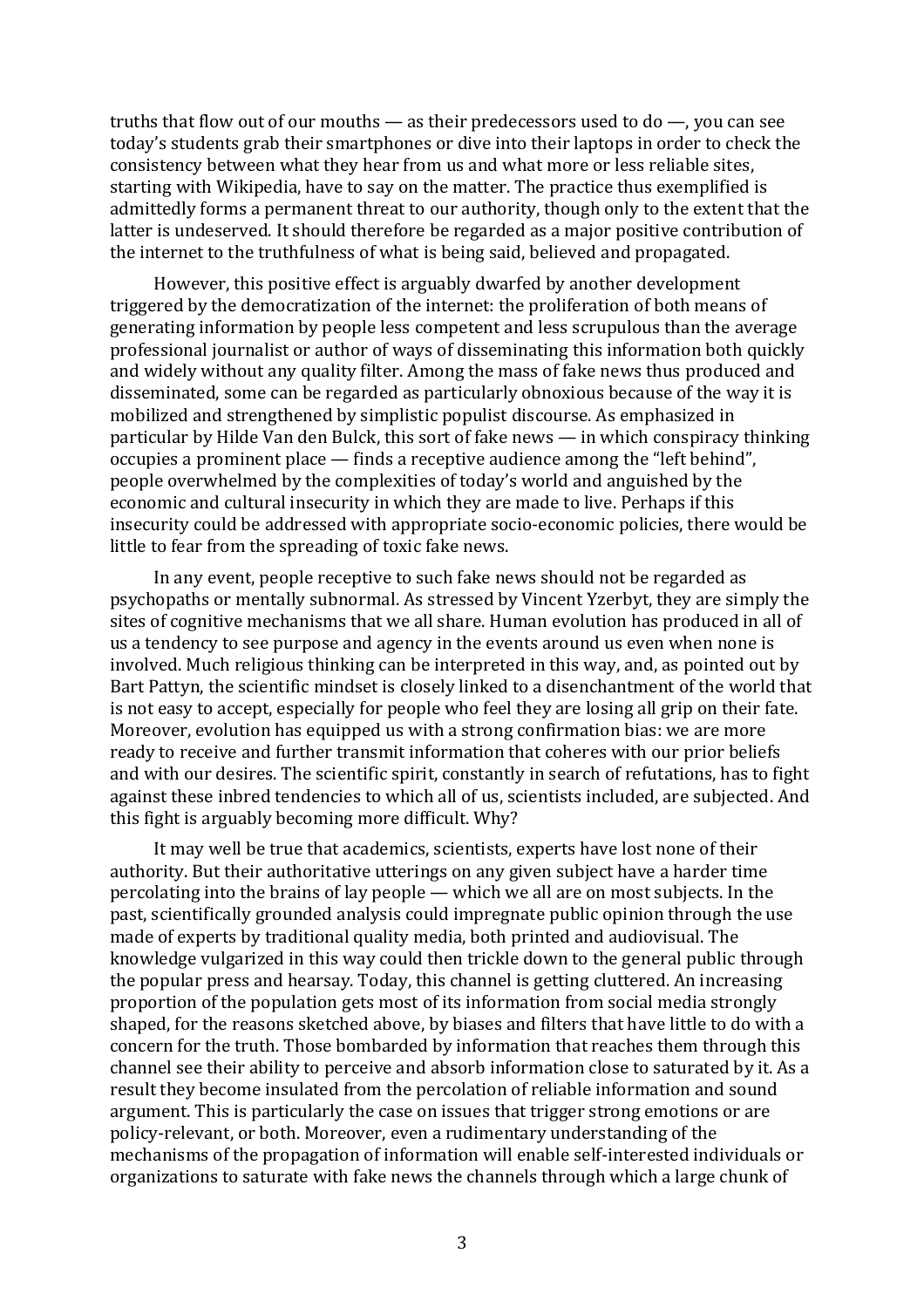the population gets the information on the basis of which it forms its opinion on such issues. This is why science retaining its authority overall is fully consistent with the proliferation of fake news on a large set of salient issues.

## **What should be done?**

<u>.</u>

Should anything be done about fake news? After all, the claim that God created the universe or stories about the resurrection of Christ have been routinely classified all along as fake news by many scientists without prompting a campaign to block their dissemination. We have learned to live with disagreements about matters of faith as long as they do not trigger behavior that violates some basic principles of our liberal societies. Perhaps most fake news can be regarded as innocuous enough not to be bothered. But some of it pollutes public opinion to such an extent that it becomes completely impermeable to reliable information and sound argument on issues that are crucial to our common future. In such cases, what could and should be done.

A first set of options concentrates on regulating the internet. Some proposals sketched during the forum turned out to be controversial. For example, Peter Van Roy advocated the emergence of a "strong internet" with traceability to individuals. But Cédric Courtois warned against the repressive potential of such a set up in a context in which political authorities may use such information to repress opposition. Another option consists in getting either governments or the administrators of Google, Facebook or Twitter to censor what they regard as "fake news". However such action is likely to be too slow. It is also likely to be counterproductive, as awareness of such censorship will make some people even more suspicious of an elite plot that tries to hide inconvenient truths. A third option is the "co-regulation" articulated by Christophe Leclercq, i.e. selfregulation by the social media subject to the threat of (inter-)governmental regulation in case self-regulation proves inadequate. This must not take the form of censorship but of the development of credibility indices to be incorporated into the algorithms that determine the relative saliency of information items. There could be several such indices between which people could choose, and this choice would affect what items the browser would propel to the top of the first screen in response to any search. There are today quite a few fact-checking initiatives. Their work could be coordinated and expanded so as to help provide a metric for the reliability of (ultimate) sources.

A second set of options focuses on education. First, there is scientific education generally, from an early age. This should not consist in teaching a set of scientific dogmas — whether post-Galilean astronomy, evolution theory or climate change predictions. It should consist in getting pupils to understand and learn how to practice not *the* scientific method, but a variety of scientific methods, experimental or not, how to settle matters of fact, how to establish causal links, to the extent that they can, without hiding the uncertainties which scientists sometimes have to put up with.<sup>5</sup> Next, there is education to a critical use of the media, again from an early age. Pupils should learn as soon as possible that not everything that can be read on the web is true, and that there are often ways of detecting the source and of assessing its reliability. Acquired early, a disposition to do so might turn into a healthy lifelong reflex. Finally, there is the

<sup>5</sup> Along theses lines, here is a response to the Flat Earth theory mentioned earlier: See Ian Whittaker, "[You](mailto:https://theconversation.com/you-dont-need-to-build-a-rocket-to-prove-the-earth-isnt-flat-heres-the-simple-science-88106?utm_medium=email&utm_campaign=The%20Weekend%20Conversation%20-%2091277734&utm_content=The%20Weekend%20Conversation%20-%252) don't need to build a rocket to prove the Earth isn't flat – here's the simple [science](mailto:https://theconversation.com/you-dont-need-to-build-a-rocket-to-prove-the-earth-isnt-flat-heres-the-simple-science-88106?utm_medium=email&utm_campaign=The%20Weekend%20Conversation%20-%2091277734&utm_content=The%20Weekend%20Conversation%20-%252)", *The Conversation UK*, 27 November 2017.